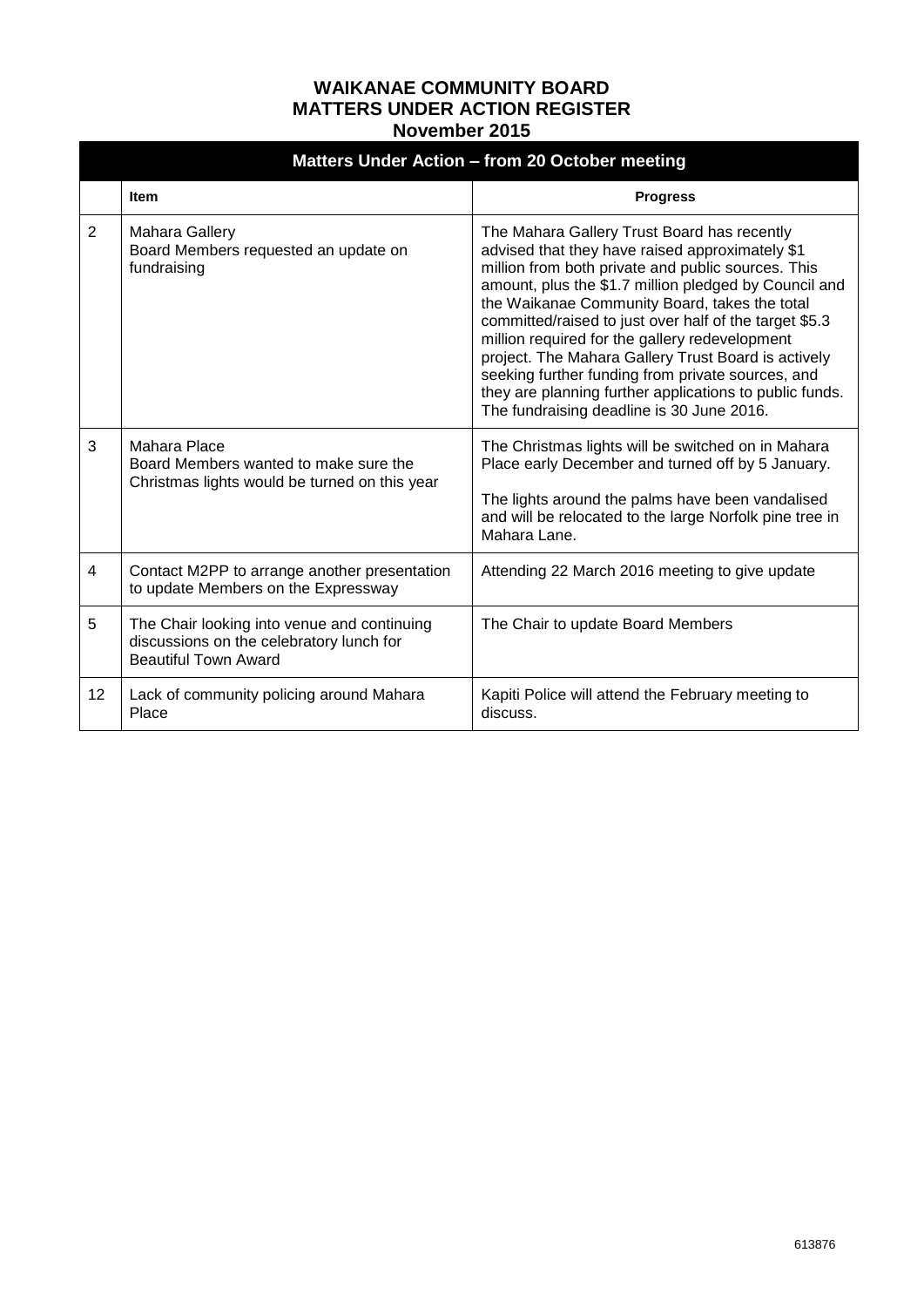| <b>Matters Under Action - Short Term</b> |                                                                                                                                                       |                                                                                                                                                                                                                                                                                                               |  |  |
|------------------------------------------|-------------------------------------------------------------------------------------------------------------------------------------------------------|---------------------------------------------------------------------------------------------------------------------------------------------------------------------------------------------------------------------------------------------------------------------------------------------------------------|--|--|
| <b>Date</b><br><b>Raised</b>             | Item                                                                                                                                                  | <b>Progress</b>                                                                                                                                                                                                                                                                                               |  |  |
| 11/12/12                                 | Review of the Pharazyn Reserve<br>Management Plan.                                                                                                    | Board Members to meet with the Group Manager Community<br>Services on 7 December for an update.                                                                                                                                                                                                               |  |  |
| 17/6/14                                  | <b>Tasman Lakes Reserve</b><br>Management Plan:<br>• Updates on development,<br>funding and other issues<br>• Formation of a Friend's Group           | An initial meeting of residents indicated interest in forming a<br>group. There have been ongoing discussions but a Friends<br>Group is yet to be formally established.<br>No funding has been allocated to the development of this                                                                           |  |  |
|                                          |                                                                                                                                                       | Reserve.                                                                                                                                                                                                                                                                                                      |  |  |
| 29/7/14                                  | Cleaning up/painting of Waikanae<br>Bridge (over SH1)                                                                                                 | Kiwirail will continue to clean off graffiti but have no plans to<br>paint the bridge and abutments.                                                                                                                                                                                                          |  |  |
| 9/9/14                                   | Beautification of Waikanae                                                                                                                            | The Community Board beautification work includes 2 distinct<br>areas south of Waikanae and adjacent to NIMT. One area<br>north east of the NIMT road bridge adjacent to the river<br>corridor and the other south west of the NIMT road bridge<br>adjacent to the rail corridor and Welcome to Waikanae sign. |  |  |
|                                          |                                                                                                                                                       | A Licence To Occupy (LTO) with KiwiRail for the north east<br>area has been included in the project. The licence to occupy<br>will then be renewed by council.                                                                                                                                                |  |  |
|                                          |                                                                                                                                                       | Weed control, ground preparation and planting has been<br>completed for the south west area over 2014 and 2015.                                                                                                                                                                                               |  |  |
|                                          |                                                                                                                                                       | The remaining money in the 2015/16 budget has been<br>allocated for weed clearance and ground preparation for the<br>North east site programmed for May/June 2016.                                                                                                                                            |  |  |
|                                          |                                                                                                                                                       | Plant supply and planting will follow in July/August 2016 using<br>the 2016/17 allocation of budget. Planting will be similar in<br>scope to the southern area amenity planting along the State<br>highway edge.                                                                                              |  |  |
|                                          |                                                                                                                                                       | Council has included budget in its annual plan for maintenance<br>following project completion.                                                                                                                                                                                                               |  |  |
| 10/2/15                                  | <b>Resource Consent and Parking</b><br><b>Issues around Rymans</b>                                                                                    | On site construction at Rymans is almost complete so parking<br>levels are still to be reassessed. Residential construction has<br>now commenced on the land east of Rymans so there are still<br>a lot of tradesmen parking in the area. Further action by the<br>Council still needs to be determined.      |  |  |
| 10/2/15                                  | Has there been any consent<br>applications received by Council for<br>a commercial building on the piece<br>of land at 43 Te Moana Road,<br>Waikanae? | A Hearing was held over 5-6 November in front of an<br>independent commissioner and has now been formally closed.<br>We anticipate receiving the decision around the end of<br>November.                                                                                                                      |  |  |
| 24/3/15                                  | "Welcome to Waikanae" sign<br>competition                                                                                                             | The 'Welcome to Waikanae' sign competition project, which is<br>connected to the Town Centre project, has developed rules<br>and promotion material in preparation for advertising the<br>competition late November. A Winner is expected to be<br>announced in March 2016.                                   |  |  |